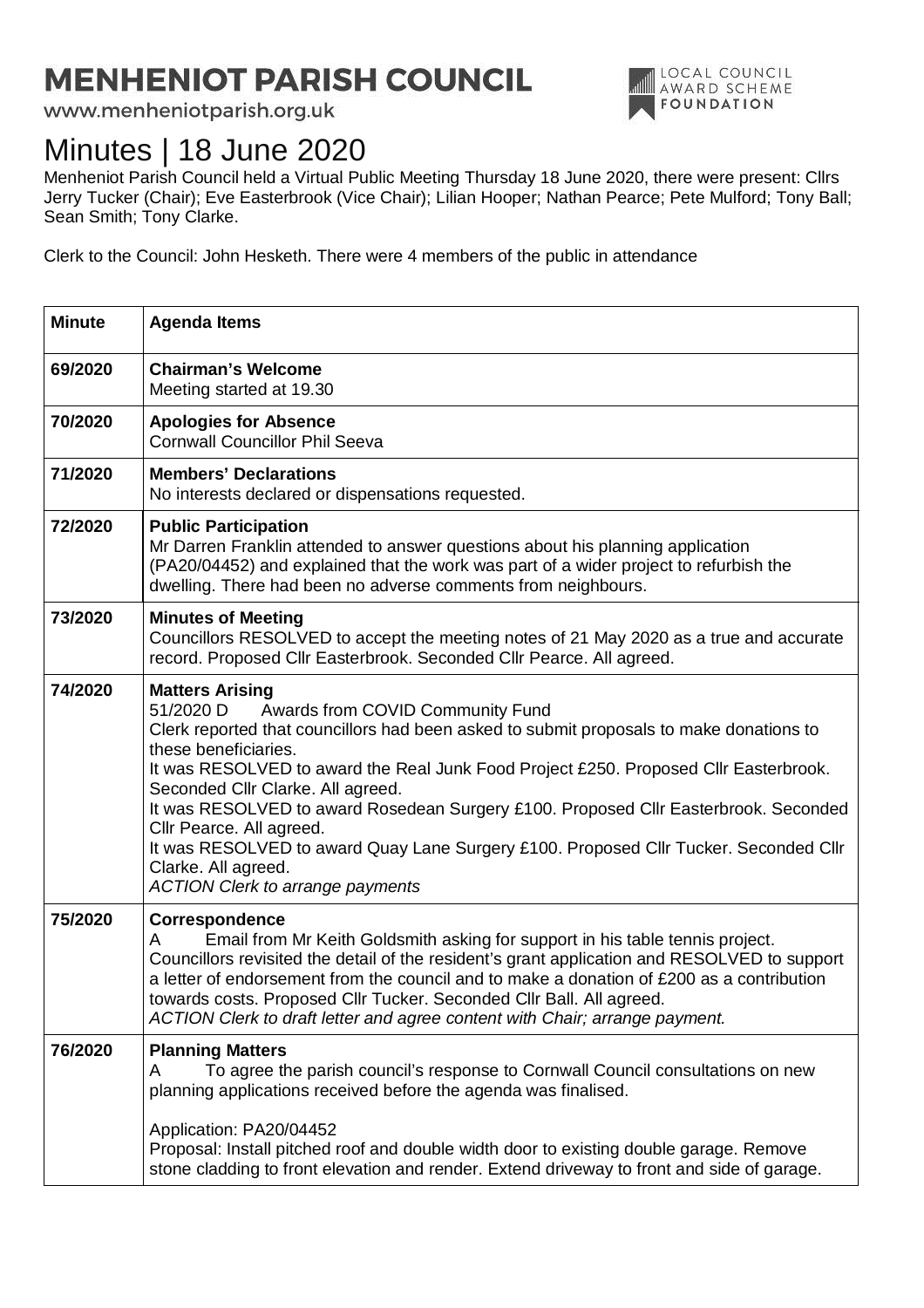|         | Install Upvc windows and composite front door to replace existing. Remove lean-to on West<br>Elevation and upgrade conservatory construction.<br>Location: 13 Kingswood Estate Merrymeet PL14 3LR<br>It was RESOLVED to support this planning application. Proposed Cllr Ball. Seconded Cllr<br>Smith. All Agreed. |                                 |                                                                                                                                                                                                                                      |            |             |  |  |
|---------|--------------------------------------------------------------------------------------------------------------------------------------------------------------------------------------------------------------------------------------------------------------------------------------------------------------------|---------------------------------|--------------------------------------------------------------------------------------------------------------------------------------------------------------------------------------------------------------------------------------|------------|-------------|--|--|
|         | Any applications received by Cornwall Council by the time of the meeting. Information<br>B<br>only. None received.                                                                                                                                                                                                 |                                 |                                                                                                                                                                                                                                      |            |             |  |  |
|         | C<br>PA20/02575 APPROVED<br>engineering business                                                                                                                                                                                                                                                                   |                                 | Planning applications approved by Cornwall Council.<br>Location: Crossways Menheniot Liskeard Cornwall PL14 3RF<br>Proposal: Construction of steel framed shed to provide storage/workshop for existing                              |            |             |  |  |
|         | D                                                                                                                                                                                                                                                                                                                  | Information only. None refused. | Planning applications refused by Cornwall Council or withdrawn by the applicant.                                                                                                                                                     |            |             |  |  |
| 77/2020 | <b>Financial Matters</b><br>It was RESOLVED to approved the schedule and agree payment. Proposed Cllr<br>A<br>Easterbrook. Seconded Cllr Clarke. All agreed. Cllr Easterbrook will authorise online<br>payments.                                                                                                   |                                 |                                                                                                                                                                                                                                      |            |             |  |  |
|         | <b>Date</b>                                                                                                                                                                                                                                                                                                        | Payee                           | <b>Description</b>                                                                                                                                                                                                                   | Pay        | £           |  |  |
|         | 22/06/2020                                                                                                                                                                                                                                                                                                         | Linda Coles                     | Internal audit                                                                                                                                                                                                                       | <b>OLB</b> | 200.00      |  |  |
|         | 22/06/2020                                                                                                                                                                                                                                                                                                         | <b>Broxap</b>                   | Keys to waste bin                                                                                                                                                                                                                    | <b>OLB</b> | 13.20       |  |  |
|         | 22/06/2020                                                                                                                                                                                                                                                                                                         | Plandscape                      | Ground maintenance                                                                                                                                                                                                                   | <b>OLB</b> | 300.00      |  |  |
|         | 26/06/2020                                                                                                                                                                                                                                                                                                         | <b>Salaries</b>                 | May 2020                                                                                                                                                                                                                             | <b>OLB</b> | 722.00      |  |  |
|         | 26/06/2020                                                                                                                                                                                                                                                                                                         | <b>HMRC</b>                     | <b>PAYE</b>                                                                                                                                                                                                                          | <b>OLB</b> | 126.00      |  |  |
|         |                                                                                                                                                                                                                                                                                                                    |                                 |                                                                                                                                                                                                                                      |            |             |  |  |
|         |                                                                                                                                                                                                                                                                                                                    |                                 |                                                                                                                                                                                                                                      |            |             |  |  |
|         |                                                                                                                                                                                                                                                                                                                    |                                 |                                                                                                                                                                                                                                      |            |             |  |  |
|         | 1,361.20<br>£                                                                                                                                                                                                                                                                                                      |                                 |                                                                                                                                                                                                                                      |            |             |  |  |
|         | Direct Bank Payment & Receipts. For information.<br>B                                                                                                                                                                                                                                                              |                                 |                                                                                                                                                                                                                                      |            |             |  |  |
|         | <b>Date</b>                                                                                                                                                                                                                                                                                                        | Payer                           | <b>Description</b>                                                                                                                                                                                                                   |            | £           |  |  |
|         | 31/05/2020                                                                                                                                                                                                                                                                                                         | <b>Cornwall Council</b>         | Interest                                                                                                                                                                                                                             |            | 45.68       |  |  |
|         | 11/05/2020                                                                                                                                                                                                                                                                                                         | Lloyds Bank                     | <b>Interest</b>                                                                                                                                                                                                                      |            | 0.49        |  |  |
|         | 20/05/2020                                                                                                                                                                                                                                                                                                         | <b>TSO Host</b>                 | refund                                                                                                                                                                                                                               |            | 41.99       |  |  |
|         | 12/05/2020                                                                                                                                                                                                                                                                                                         | Resident                        | Allotment rent                                                                                                                                                                                                                       |            | 12.00       |  |  |
|         | 20/05/2020                                                                                                                                                                                                                                                                                                         | Resident                        | Allotment rent                                                                                                                                                                                                                       |            | 12.00       |  |  |
|         | All bank receipts this period                                                                                                                                                                                                                                                                                      |                                 |                                                                                                                                                                                                                                      |            | £<br>112.16 |  |  |
|         | <b>Bank Reconciliation.</b><br>C<br>At the close of business on 31 May 2020, the parish council showed a balance of £84,982.43<br>in its accounts.                                                                                                                                                                 |                                 |                                                                                                                                                                                                                                      |            |             |  |  |
|         | Councillors received a report from the Internal Auditor, Mrs Linda Coles and noted<br>D<br>the contents.                                                                                                                                                                                                           |                                 |                                                                                                                                                                                                                                      |            |             |  |  |
|         | The Annual Governance Statement<br>Section 1<br>It was RESOLVED to accept the Annual Governance Statement as presented to the<br>meeting. Proposed Cllr Smith. Seconded Cllr Easterbrook. All agreed.                                                                                                              |                                 |                                                                                                                                                                                                                                      |            |             |  |  |
|         | Section 2<br>The Accounting Statement<br>It was RESOLVED to accept the Accounting Statement. Proposed Cllr Easterbrook.<br>Seconded Cllr Clarke. All agreed.<br>ACTION Clerk to arrange sign-off and return to auditors                                                                                            |                                 |                                                                                                                                                                                                                                      |            |             |  |  |
|         | F                                                                                                                                                                                                                                                                                                                  |                                 | Transfer of surplus funding to Cornwall Council Call Account<br>ACTION Clerk to obtain further information from Cornwall Council and circulate to councillors<br>with a view to transferring further funds from Lloyds Bank account. |            |             |  |  |